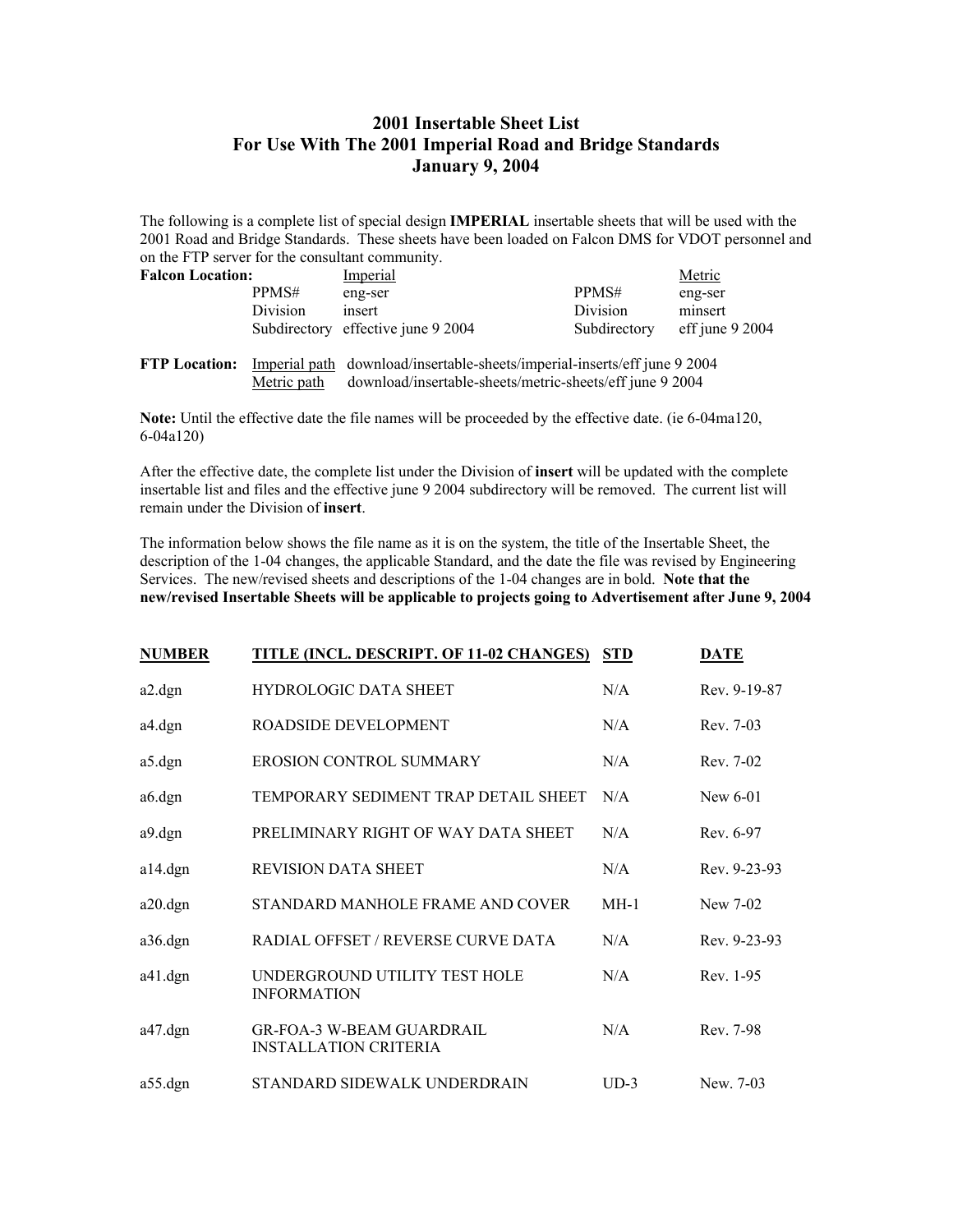| $a57 \text{.}$ dgn     | STANDARD ENDWALL FOR PIPE<br><b>UNDERDRAIN</b>                                                                | $EW-12$          | New. 7-03        |
|------------------------|---------------------------------------------------------------------------------------------------------------|------------------|------------------|
| a59.dgn                | <b>CG-12 DETECTABLE WARNING SURFACE</b><br>(ACCESS FOR MOBILITY IMPAIRMENTS)<br>Revised notes and dimensions. | $CG-12$          | <b>Rev. 1-04</b> |
| $a65$ <sup>1.dgn</sup> | W-BEAM GUARDRAIL - FIXED OBJECT<br><b>ATTACHMENT</b>                                                          | GR-FOA-1         | New 7-01         |
| $a65$ 2.dgn            | W-BEAM GUARDRAIL - FIXED OBJECT<br><b>ATTACHMENT</b>                                                          | GR-FOA-1         | New 7-01         |
| a66 1.dgn              | W-BEAM GUARDRAIL - FIXED OBJECT<br><b>ATTACHMENT</b>                                                          | GR-FOA-2         | New 7-01         |
| a66 2.dgn              | W-BEAM GUARDRAIL - FIXED OBJECT<br><b>ATTACHMENT</b>                                                          | GR-FOA-2         | New 7-01         |
| $a71.$ dgn             | <b>GRADING DIAGRAM AND SUMMARY</b>                                                                            | N/A              | Rev. 5-99        |
| $a73.$ dgn             | TYPICAL METHOD OF INSTALLATION FOR<br>PIPE ON FILL SLOPE                                                      | N/A              | Rev. 7-01        |
| a78.dgn                | PRIVATE ENTRANCES<br>Revised notes.                                                                           | $CG-9$           | <b>Rev. 1-04</b> |
| a80.dgn                | STANDARD GROUNDWATER UNDERDRAIN<br>STANDARD UNDERDRAIN FOR USE WITH<br><b>GRASS MEDIANS</b>                   | $UD-1$<br>$UD-2$ | New. 7-03        |
| a81.dgn                | <b>STANDARD PAVEMENT EDGEDRAIN</b><br>Removed inspection port and modified outlet<br>Pipe configuration.      | $UD-4$           | <b>Rev. 1-04</b> |
| a83dgn                 | STANDARD RETROFIT EDGEDRAIN                                                                                   | $UD-7$           | New. 7-03        |
| a84.dgn                | STANDARD RETROFIT EDGEDRAIN                                                                                   | $UD-7$           | New. 7-03        |
| a86.dgn                | PIPE BEDDING AND BACKFILL<br>Removed requirement for class II backfill.                                       | $PB-1$           | <b>New 1-04</b>  |
| a87.dgn                | STANDARD BLOCKED-OUT W BEAM<br><b>GUARDRAIL(STRONG POST SYSTEM)</b><br>POST AND BLOCKOUT DETAILS              | $GR-2,2A$        | New. 7-03        |
| a88.dgn                | <b>GUARDRAIL AT LOW FILL CULVERTS</b><br>Revised notes and removed reference to<br>splice plate.              | $GR-10$          | <b>New 1-04</b>  |
| a89.dgn                | BRAKEAWAY CABLE TERMINAL 4' FLARE                                                                             | $GR-7$           | Rev. 7-03        |
| a91.dgn                | STANDARD W BEAM GUARDRAIL (WEAK                                                                               | GR-8, 8A,        | <b>Rev. 1-04</b> |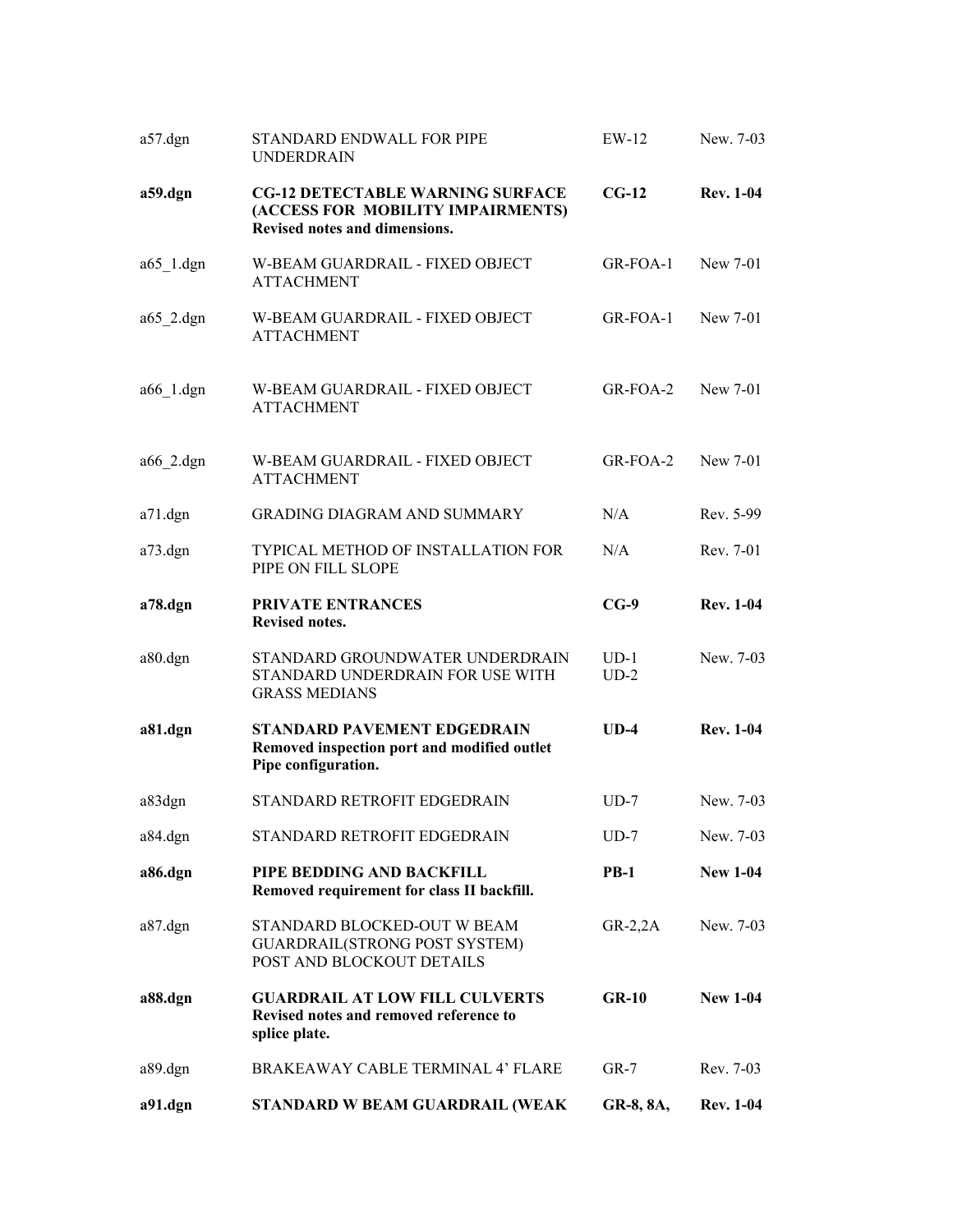|                     | <b>POST SYSTEM)</b><br>Revised notes referring to limits of item.                                                                               | 8B, 8C                        |                  |
|---------------------|-------------------------------------------------------------------------------------------------------------------------------------------------|-------------------------------|------------------|
| a92.dgn             | <b>W-BEAM GUARDRAIL INSTALLATION</b><br><b>CRITERIA</b>                                                                                         | GR-INS                        | New. 7-03        |
| a93.dgn             | W BEAM GUARDRAIL AND MEDIAN BARRIER GR-INS<br><b>INSTALLATION CRITERIA</b><br>Added detail for transition from old GR-8 to current<br>Standard. |                               | <b>Rev. 1-04</b> |
| a94.dgn             | <b>BLOCKED OUT W-BEAM BARRIER</b><br><b>Revised flare rates.</b>                                                                                | $MB-3$                        | <b>New 1-04</b>  |
| $a95 \text{ dgn}$   | STANDARD W BEAM MEDIAN BARRIER<br>(WEAK POST SYSTEM)                                                                                            | $MB-5$                        | Rev. 7-01        |
| a96.dgn             | <b>CONCRETE MEDIAN BARRIER (TALL</b><br>WALL)<br><b>Revised flare rates.</b>                                                                    | <b>MB-12A, B, C</b> New 1-04  |                  |
| a97.dgn             | SOLID PAVING UNITS (SIDEWALK &<br>CROSSWALK)                                                                                                    | N/A                           | Rev. 3-03        |
| a98.dgn             | <b>CONCRETE MEDIAN BARRIER</b><br>Revised flare rates.                                                                                          | $MB-7D,E,F$<br>$MB-8A$        | <b>New 1-04</b>  |
| a100.dgn            | CONCRETE BARRIER INLET (WITH MB-8A)                                                                                                             | $DI-10J,K,L$                  | Rev. 7-02        |
| $a102$ .dgn         | CONCRETE MEDIAN BARRIER DROP INLET                                                                                                              | DI-14D, 14E, Rev. 7-01<br>14F |                  |
| a103.dgn            | PRECAST TRAFFIC BARRIER SERVICE<br><b>CONCRETE WITH POSITIVE CONNECTION</b><br><b>Revised flare rates.</b>                                      | MB-7D PC                      | <b>New 1-04</b>  |
| a104.dgn            | <b>CONCRETE MEDIAN BARRIER (TALL WALL MB-13</b><br>TYPE I, II, OR III<br>Revised flare rates.                                                   |                               | <b>New 1-04</b>  |
| $a106 \text{.}$ dgn | WETLAND COMPENSATION PLANT LIST,<br><b>SUMMARY AND NOTES</b>                                                                                    | N/A                           | Rev. 10-99       |
| a108.dgn            | <b>COMMERCIAL ENTRANCE</b><br>Revised notes and dimensions.                                                                                     | $CG-12$                       | <b>Rev. 1-04</b> |
| $a120.$ dgn         | PIPE BEDDING AND BACKFILL<br>Removed requirement for class II backfill.                                                                         | $PB-1$                        | <b>New 1-04</b>  |
| $a130.$ dgn         | FLARED END-SECTION FOR 23" X 14" TO<br>53" X 34" ELLIPTICAL CONCRETE PIPE<br><b>CULVERTS</b>                                                    | ES-1A                         | New 7-01         |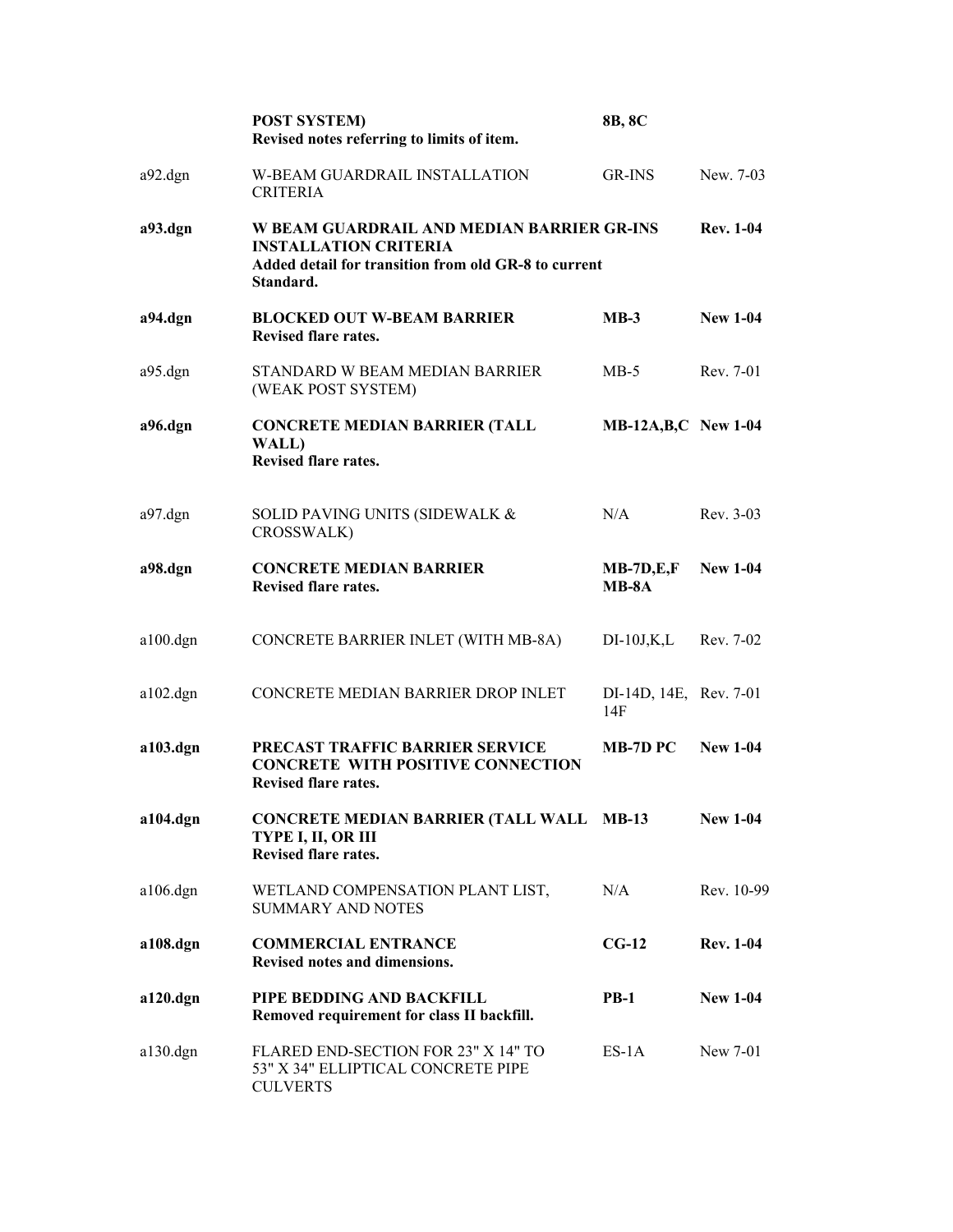| $a132.$ dgn | TERMINAL TREATMENT FOR W BEAM<br><b>GUARDRAIL</b>                                                                                                                     | $GR-6$                         | New. 7-03        |
|-------------|-----------------------------------------------------------------------------------------------------------------------------------------------------------------------|--------------------------------|------------------|
| $a133$ .dgn | <b>CABLE GUARDRAIL</b>                                                                                                                                                | $GR-3$                         | New. 7-03        |
| $a140.$ dgn | <b>JUNCTION BOX</b>                                                                                                                                                   | JB-1B, 2B,<br>3B, 4B, 5B       | New 7-01         |
| $a141$ .dgn | <b>JUNCTION BOX</b>                                                                                                                                                   | $JB-1C, 2C,$<br>3C, 4C, 5C     | New 7-01         |
| $a142.$ dgn | FLARED END-SECTION FOR 12" - 60"<br>CONCRETE PIPE CULVERTS AND 12" - 60"<br><b>CORRUGATED PIPE CULVERTS</b>                                                           | $ES-1, ES-2$                   | New 7-01         |
| $a143.$ dgn | STANDARD SPRING BOX<br>PRECAST SPRING BOX                                                                                                                             | $SB-1$<br>SB-1 PC              | Rev 3-03         |
| $a144.$ dgn | STANDARD CONCR. STEPS FOR 1½:1 SLOPE<br>STANDARD CONCR. STEPS FOR 2:1 SLOPE                                                                                           | $S-1$<br>$S-2$                 | New 7-02         |
| $a145.$ dgn | TRAILING END TERMINAL TREATMENT                                                                                                                                       | $GR-11$                        | Rev 7-03         |
| $a146.$ dgn | W BEAM GUARDRAIL INSTALLATION<br><b>CRITERIA</b><br>Added detail for terminal end occurrence                                                                          | <b>GR-INS</b>                  | Rev 3-03         |
| $a148.$ dgn | W BEAM GUARDRAIL INSTALLATION<br><b>CRITERIA</b>                                                                                                                      | TDI-2<br>TDI-3                 | New 3-03         |
| a149.dgn    | <b>STANDARD MAILBOX</b><br>Revised table dimension from Ft. in In.                                                                                                    | RFD-1                          | <b>Rev. 7-03</b> |
| $a150.$ dgn | PLAIN AND REINFORCED CONCRETE<br>PAVEMENT SHOWING REINFORCEMENT,<br>LONGITUDINAL AND TRANSVERSE JOINTS                                                                | $PR-2$                         | New. 7-03        |
| $A151.$ dgn | PIPE BEDDING AND BACKFILL<br>Created notes sheet.                                                                                                                     | <b>PB-1</b>                    | <b>New 1-04</b>  |
| $A152.$ dgn | <b>STANDARD FENCE AND GROUNDING</b><br><b>Revised specification Designation and post</b><br>sizing. Revised notes.                                                    | <b>FE-CL</b><br>$FE-6$         | <b>New 1-04</b>  |
| A153.dgn    | <b>STANDARD CURB DROP INLET</b><br>Revised details showing approach surface to slot.                                                                                  | $DI-2A,B,C$<br>$DI - 2D, E, F$ | <b>New 1-04</b>  |
| A154.dgn    | <b>TYPICAL DETAILS FOR OVERHEAD</b><br><b>SIGN STRUCTURES</b><br>Revised notes, catwalk details, fixed object<br>Offset distance and electrical installation details. | $OSS-1$                        | <b>New 1-04</b>  |
| A155.dgn    | <b>TYPICAL DETAILS FOR OVERHEAD</b><br><b>SIGN STRUCTURES</b><br>Revised sign panel erection details and sign                                                         | $OSS-1$                        | <b>New 1-04</b>  |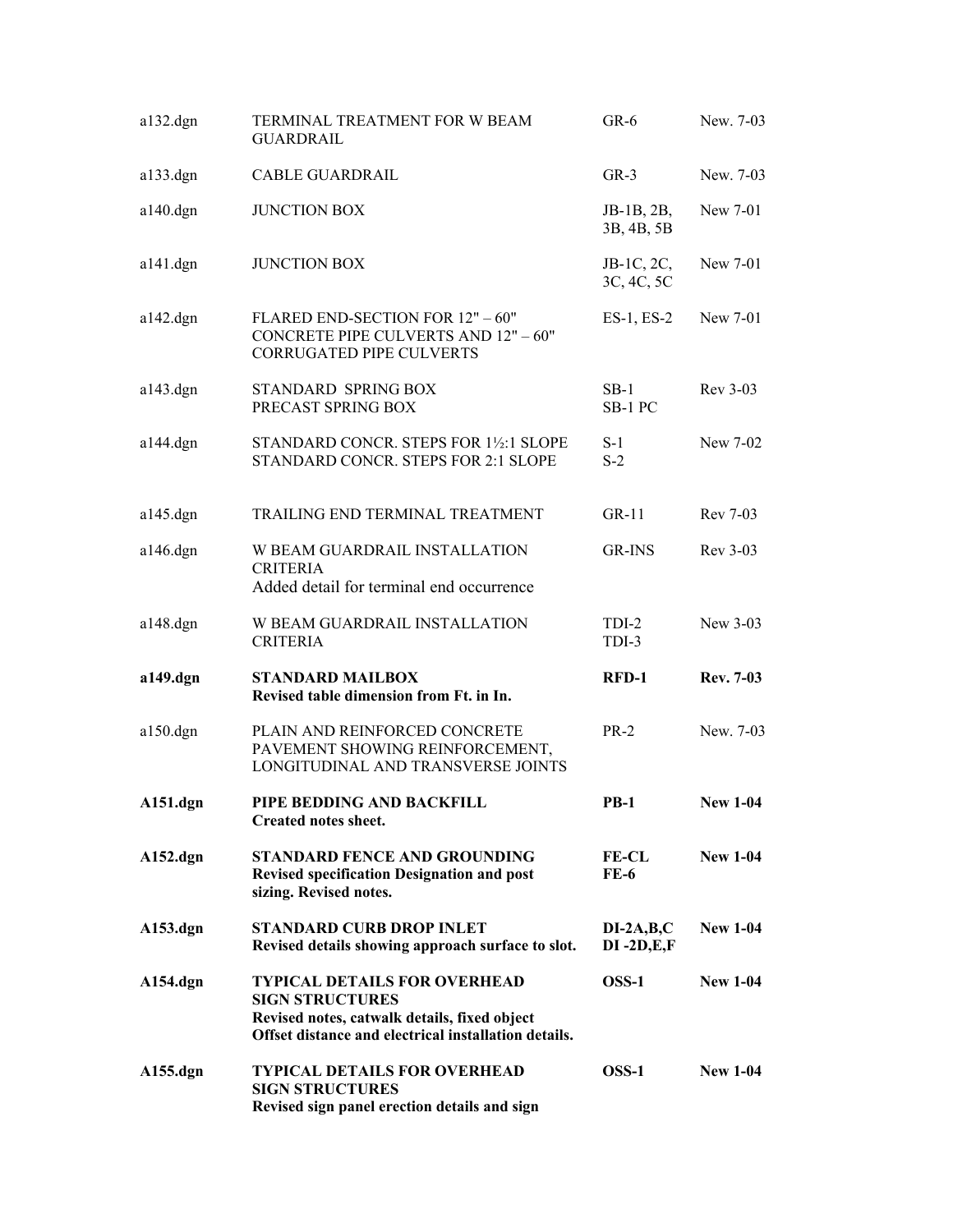## **lighting details.**

| isd2724.dgn     | <b>CONTINUOUSLY REINFORCED</b><br><b>CONCRETE PAVEMENT</b><br>Revised anchor slab detail.                                   | <b>PR-6</b>       | <b>Rev. 1-04</b> |
|-----------------|-----------------------------------------------------------------------------------------------------------------------------|-------------------|------------------|
| isd2623.dgn     | <b>CONTINUOUSLY REINFORCED</b><br><b>CONCRETE PAVEMENT</b><br>Revised anchor slab detail.                                   | <b>PR-5</b>       | <b>Rev. 1-04</b> |
| isd2390.dgn     | ALT. BREAKAWAY CABLE TERMINAL<br><b>NO FLARE</b>                                                                            | $GR-9$<br>$MB-5$  | Rev. 7-03        |
| isd2216A.dgn    | STORMWATER MANAGEMENT<br>(SWM) DETAILS                                                                                      | SWM-DR            | Rev. 3-03        |
| isd2216.dgn     | STORMWATER MANAGEMENT<br>(SWM) DETAILS                                                                                      | SWM-1             | $Rev. 3-03$      |
| isd2209.dgn     | STORMWATER MANAGEMENT<br>(SWM) DETAILS                                                                                      | <b>SWM-DR</b>     | Rev. 3-03        |
| isd2063.dgn     | BUTTING TRAFFIC BARRIER SERVICE TO<br>SINGLE FACE PARAPET SERVICE                                                           | <b>MB-INS</b>     | New 7-02         |
| isd2045.dgn     | SPECIAL DESIGN CONCRETE SLAB END<br><b>TREATMENT</b>                                                                        | N/A               | Rev. 10-10-97    |
| isd1722a.dgn    | <b>RUMBLE STRIPS</b>                                                                                                        | $RS-1$            | New 11-02        |
| isd1588.dgn     | LOW FLOW DIVERSION FOR MULTIPLE LINE<br><b>CULVERT INSTALLATIONS</b>                                                        | N/A               | Rev. 9-94        |
| isd1482.dgn     | SPECIAL DESIGN SLOPE DRAIN                                                                                                  | N/A               | Rev. 12-99       |
| isd1276a.dgn    | TRAFFIC BARRIER SERVICE SINGLE FACE<br>PARAPET (FOR SINGLE FACE TEMPORAY<br><b>INSTALLATION ON BRIDGE DECK</b><br>EXTERIOR) | $MB-10A$          | New 7-02         |
| isd570.dgn      | STANDARD PAVED DITCHES                                                                                                      | $PG-2A$<br>$PG-3$ | Rev. 7-03        |
| isd564a.dgn     | DITCH FLUME CONNECTOR                                                                                                       | $PG-7$            | New 7-02         |
| isd414 4.dgn    | TEMPORARY EROSION AND SILTATION<br><b>CONTROL</b><br>Revised entrance width from 12" to 12"                                 | <b>EC-INS</b>     | <b>Rev. 1-04</b> |
| isd $414$ 2.dgn | DROP INLET SILT TRAP (TYPE A AND B)                                                                                         | $EC-6$            | Rev. 3-03        |
| isd414 1.dgn    | TEMPORARY SILT FENCE AND FILTER<br><b>BARRIER</b>                                                                           | $EC-5$            | New. 3-03        |